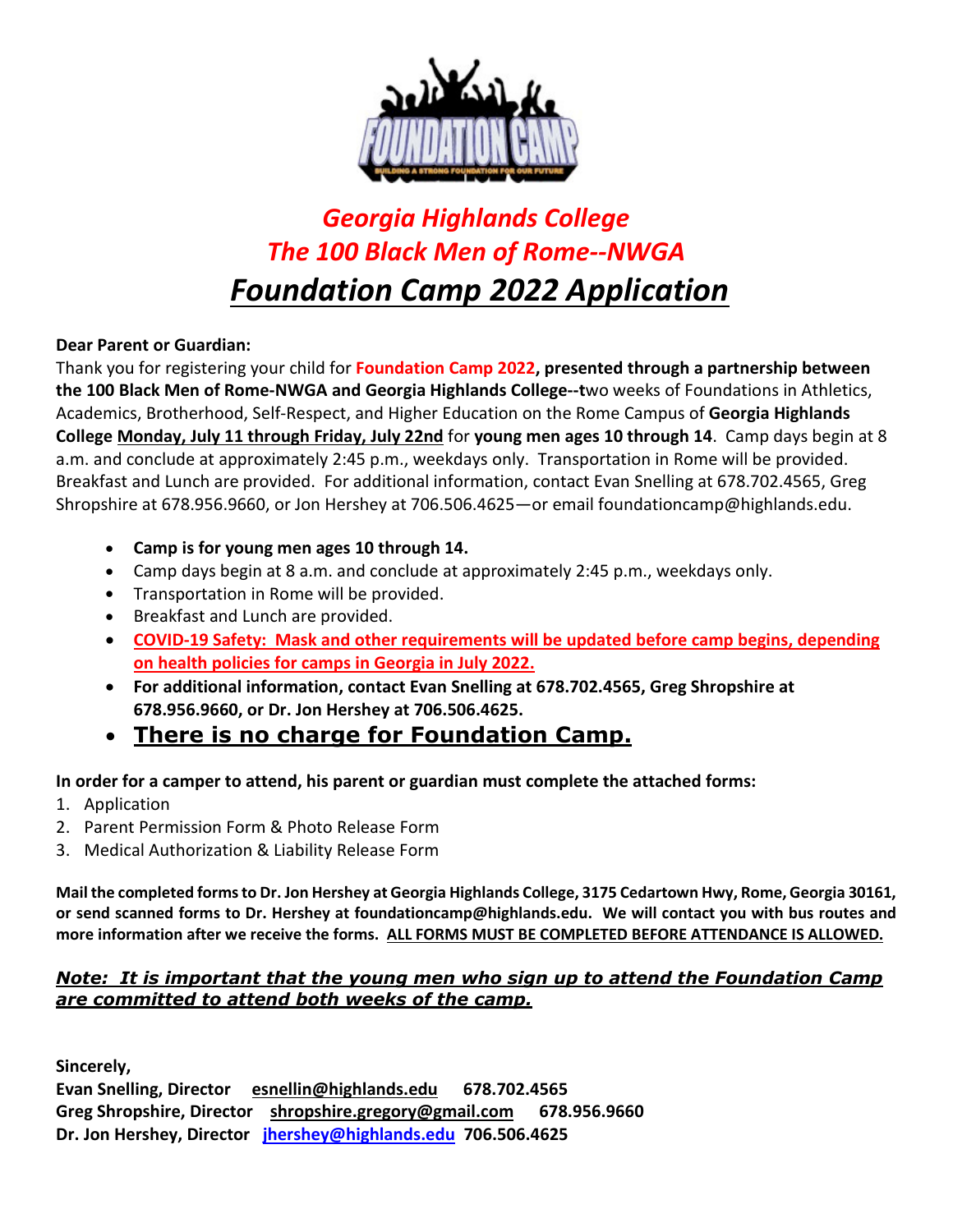### **FOUNDATION CAMP APPLICATION FORM: CAMPER INFORMATION (PLEASE TYPE OR PRINT)**

| ETHNICITY: (DATA Purposes ONLY)<br>□ African-American<br>□ Native American                                                                                       | □ Asian-American □ White □ Hispanic/Latino<br>$\Box$ Pacific Islander $\Box$ More than One Race |               |                 |         |
|------------------------------------------------------------------------------------------------------------------------------------------------------------------|-------------------------------------------------------------------------------------------------|---------------|-----------------|---------|
| Date of Birth: __________________                                                                                                                                | Age on July 11th, 2022: ___________________                                                     |               |                 |         |
|                                                                                                                                                                  |                                                                                                 |               |                 |         |
|                                                                                                                                                                  |                                                                                                 |               |                 |         |
|                                                                                                                                                                  |                                                                                                 |               |                 |         |
| What school will the camper be attending this fall? ____________________________                                                                                 |                                                                                                 |               |                 |         |
| What grade will the camper will be in this fall? _______________________________                                                                                 |                                                                                                 |               |                 |         |
| Has he attended Foundation Camp before? Yes or No ___________________                                                                                            |                                                                                                 |               |                 |         |
| How did you hear about the camp? (Select all that apply)<br><b>OCounselor</b><br>$\square$ Teacher $\square$ Friend                                              |                                                                                                 | □Social Media | $\square$ Email | □ Other |
| <b>PARENT/GUARDIAN INFORMATION</b>                                                                                                                               |                                                                                                 |               |                 |         |
|                                                                                                                                                                  |                                                                                                 |               |                 |         |
| Name                                                                                                                                                             |                                                                                                 |               |                 |         |
|                                                                                                                                                                  |                                                                                                 |               |                 |         |
| <b>ALTERNATE CONTACT/TRANSPORTATION ARRANGEMENTS</b><br>In the event of an emergency, I authorize the following individual(s) to pick up my child from the camp: |                                                                                                 |               |                 |         |
| Name/Relationship                                                                                                                                                | Phone                                                                                           |               |                 |         |
| Phone<br>Name/Relationship                                                                                                                                       |                                                                                                 |               |                 |         |
| <b>ATTENTION PARENT/GUARDIAN:</b><br>** I give permission for my child to attend this camp.                                                                      |                                                                                                 |               |                 |         |
|                                                                                                                                                                  |                                                                                                 |               |                 |         |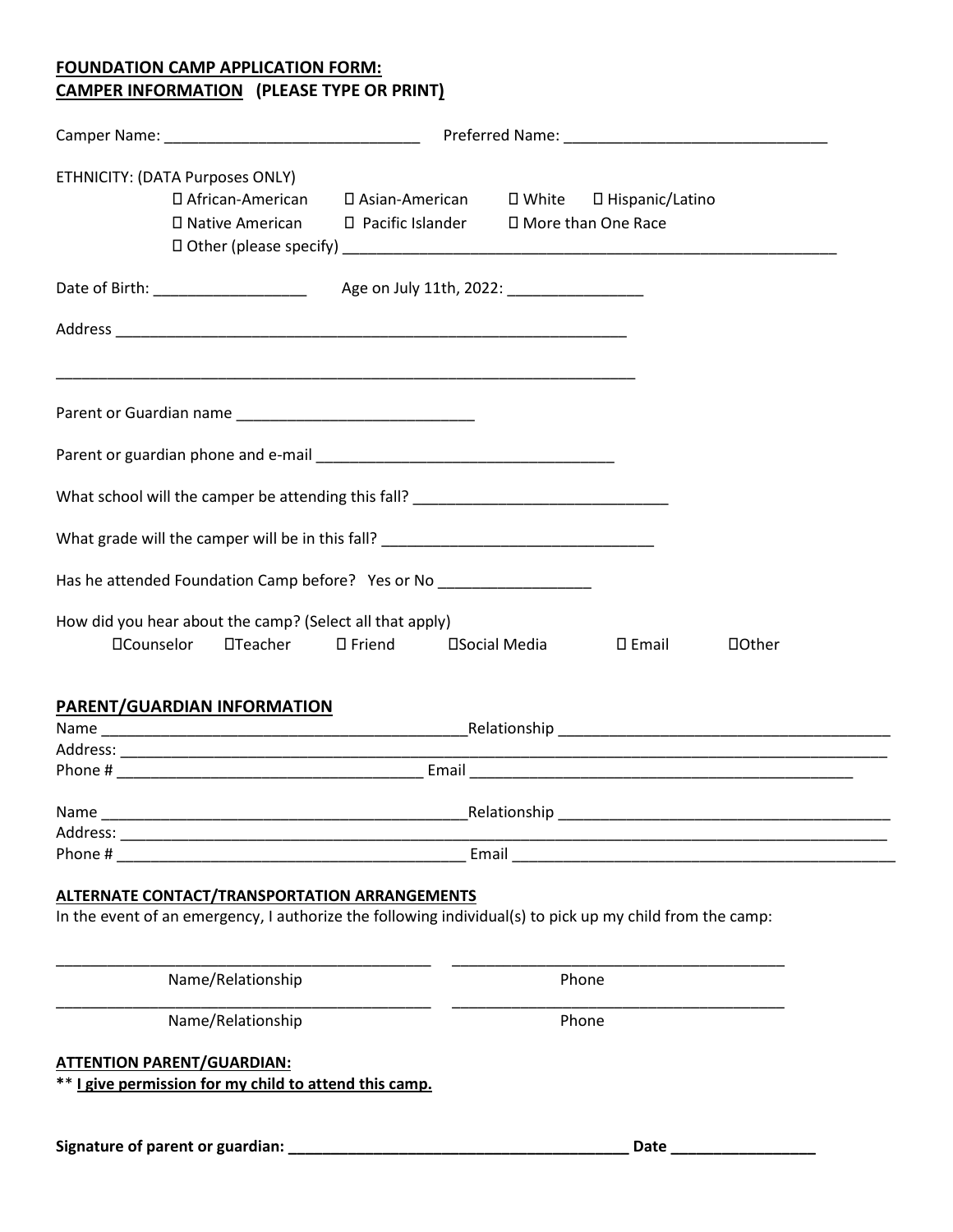## *Foundation Camp 2022 PERMISSION FORM*

Camper's Name (Please Print) has my permission to take part in Foundation Camp 2022.

**I hereby release, absolve and discharge Georgia Highlands College, and their representatives, employees and agents (hereinafter "Camp leaders") from any claim arising from my child's participation in** *Foundation Camp 2022***.**

In the event of an emergency, I acknowledge that the "Camp leaders" will attempt to reach me at the address and telephone number below to obtain my consent to medical treatment, if necessary. However, by operation of this permission document, I authorize "Camp leaders" to obtain expedient and proper treatment to assure the health and well-being of my child. If I am unable to be reached or if the situation deems necessary, 911 Emergency will be called.

I acknowledge and agree that I will be responsible for any medical expenses, which may be incurred as a result of an accident or injury during the activities of *Foundation Camp 2022***,** beyond routine first aid expenses.

Campers are responsible for their own electronic devices. I understand that the "Camp leaders" are not responsible for any loss or damage to a participating camper's possessions or property during camp activities.

I also acknowledge that I have been informed that the Georgia Highlands College (GHC) Foundation Camp program is not a licensed child care facility. I also understand that the GHC Foundation Camp program is not required to be licensed by the Georgia Department of Early Care and Learning and this program is exempt from state licensure requirements.

Signature of Parent/Guardian and Address (Number, Street and Zip Code)

l

l

Date of Signature Telephone Number

## **PHOTOGRAPHS/VIDEOS Release Form**

#### *The undersigned does hereby consent to the taking of photographs/videos of*

\_\_\_\_\_\_\_\_\_\_\_\_\_\_\_\_\_\_\_\_\_\_\_\_\_\_\_\_\_\_\_\_\_\_\_\_\_\_\_\_\_\_(camper)\_\_\_by Georgia Highlands College and the 100 Black Men of Rome-NWGA, and to the use of such photographs/videos by Georgia Highlands College and the 100 Black Men of Rome-NWGA for educational, instructional, advertising or promotional purposes, and furthermore, hereby waive any right to inspect or approve the finished version of a written copy that might be used in connection therewith.

**SIGNATURE OF PARENT/GUARDIAN Relationship Date** 

## *Note: It is important that the young men who sign up to attend the Foundation Camp are committed to attend both weeks of the camp.*

*\_\_\_\_\_\_\_\_\_\_\_\_\_\_\_\_\_\_\_\_\_\_\_\_\_\_\_\_\_\_\_\_\_\_\_\_\_\_\_\_\_\_\_ \_\_\_\_\_\_\_\_\_\_\_\_\_\_\_\_\_\_\_\_\_\_\_\_\_\_\_\_\_\_\_\_\_\_\_\_\_\_\_\_*